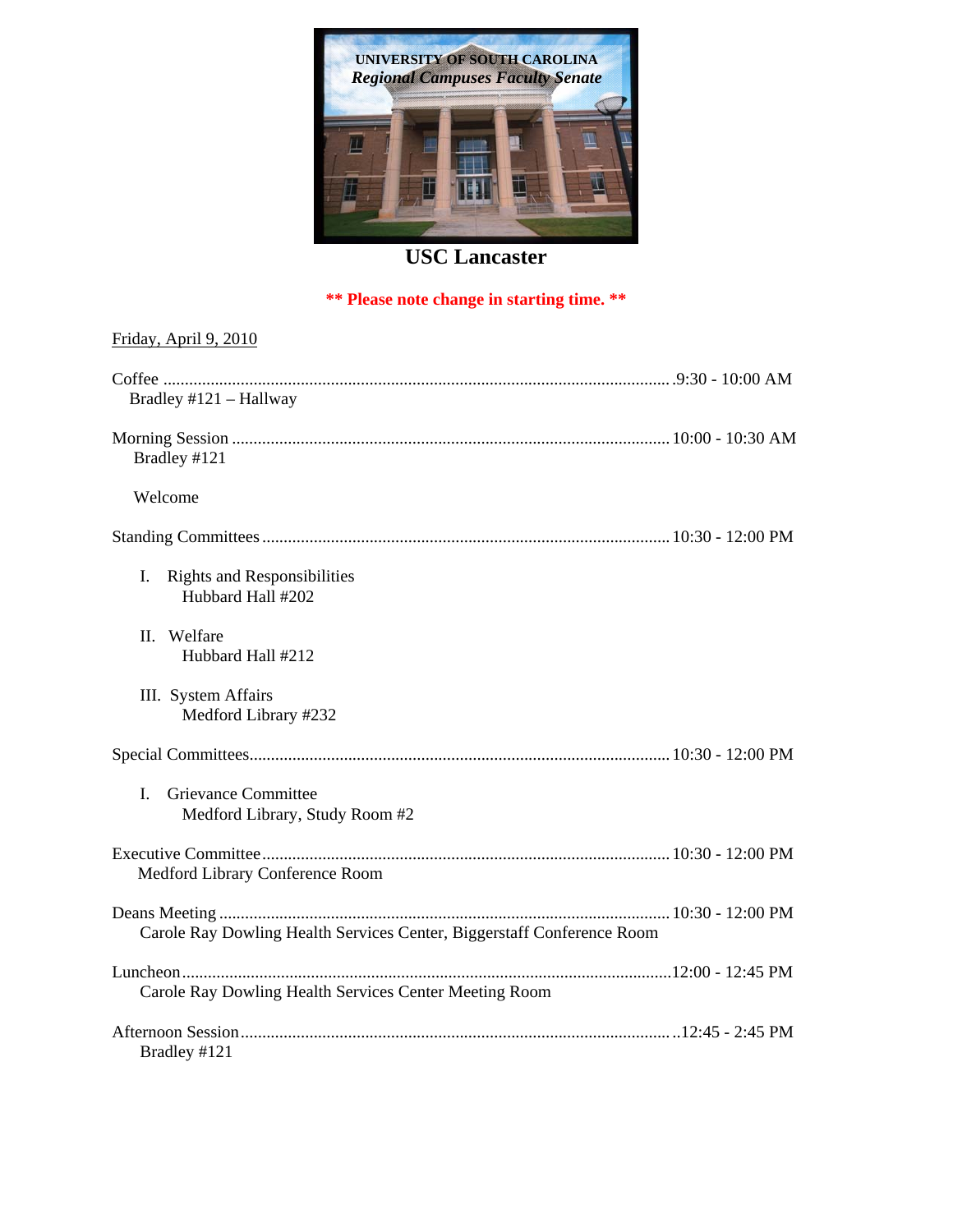## **AGENDA**

- I. Call To Order
- II. Correction/Approval of Minutes: February 12, 2010 USC Columbia, Daniel Mickel Center, Moore School of Business
- III. Reports from University Officers
	- A. Chris P. Plyler, Vice Provost and Executive Dean
	- B. Regional Campus Deans
	- C. Assistant Vice Provost for Extended University
- IV. Reports from Standing Committees
	- A. Rights and Responsibilities Professor Chris Borycki
	- B. Welfare Professor Hennie van Bulck
	- C. System Affairs Professor Mary Ellen Bellanca
- V. Executive Committee Professor Sarah Miller
- VI. Reports from Special Committees
	- A. Committee on Libraries Professor Bruce Nims
	- B. Committee on Curricula and Courses Professor Robert Castleberry
	- C. Committee on Faculty Welfare Professor Darris Hassell
	- D. Faculty-Board of Trustees Liaison Committee Professor Mary Hjelm
	- E. Regional Campuses Research and Productive Scholarship Committee Professor Patrick Saucier
	- F Regional Campuses Academic Advisory Council Professor Mary Hjelm
	- G. Other Committees
		- 1. Conflict of Interest Committee Professor Noni Bohonak
- VII. Unfinished Business
- VIII. New Business
- IX. Announcements
	- A. The Palmetto Programs training will take place on May 26-27. Those who have not already indicated a wish to participate should contact their dean as soon as possible.
	- B. The Tenure and Promotion Workshop, sponsored by the RCFS Welfare Committee, will take place on May 10th, in the Gressette Room of Harper College, USC Columbia. All those anticipating tenure and/or promotion and those who evaluate files should plan on attending.
- X. Adjournment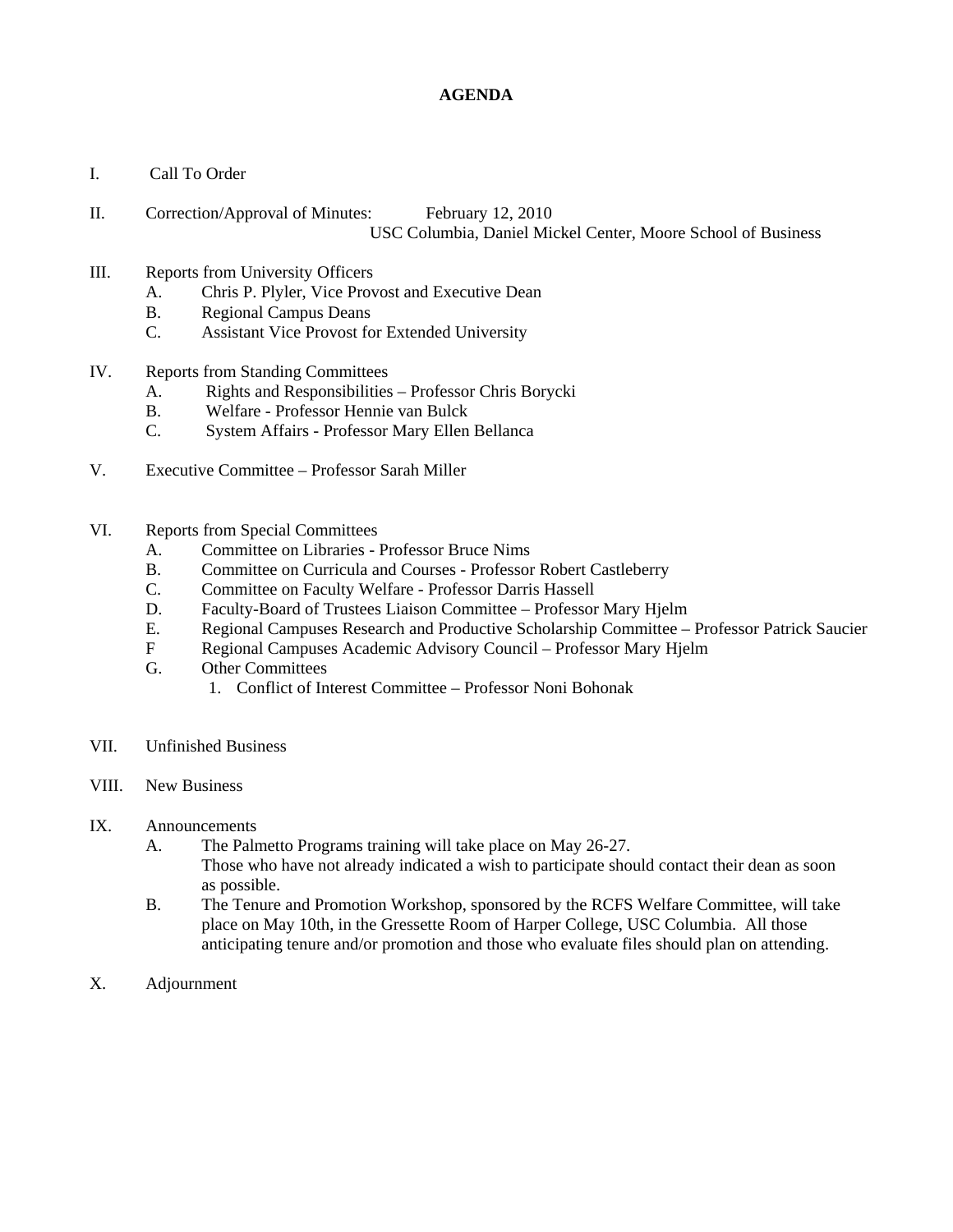Regional Campuses Faculty Senate Meeting April 9, 2010 Lancaster, SC

Morning Session:

Welcome by Mary Hjelm

No programs Standing committees reconvened at various locations

Afternoon Session:

## **Report from Vice Provost and Executive Director, Chris P. Plyler by Sally Boyd**:

I regret that I am unable to be there physically with you today, and I appreciate Dr. Boyd's willingness to share my report.

Recognition of Professor John Duffy as a special guest.

**Legislative and Budget:** Budget presentations to the Provost and Finance and Budget personnel by our campus deans have concluded. While there will obviously be no new funding for FY 2010-11, the Provost now has a better understanding of campus plans for dealing with present and future budget reductions. The budget and Blueprint submissions supplement what he has learned from his campus visits.

The State Budget passed the House the week of March 15. In it is a 21% cut to all USC Campuses and all of higher education EXCEPT the State Board for Technical and Comprehensive Education – which had a 15% cut. This represents a loss of another \$32.7M for the System. With this latest reduction, we will have received cuts of more than \$100M across the System – a reduction of more than 46% since FY2008. We expect a similar additional cut of this magnitude to begin FY12 also.

The Senate budget will be unveiled in the next few weeks – not much change is expected. Some have remarked that we now will be treating any State appropriations like one-time monies.

There is a transparency bill  $- S. 789$  - that is moving through the Senate committee. If it passes, the University will be required to show online all expenditures above \$100. Other state agencies currently do this. We would also have to link to the Comptroller General website that will show all credit card statements for procurement cards. NO state agency currently does this. We will handle this requirement in Columbia by adapting the Accounting Intranet to show the required information to the public. Columbia will cover the cost of the additional server space and computer support.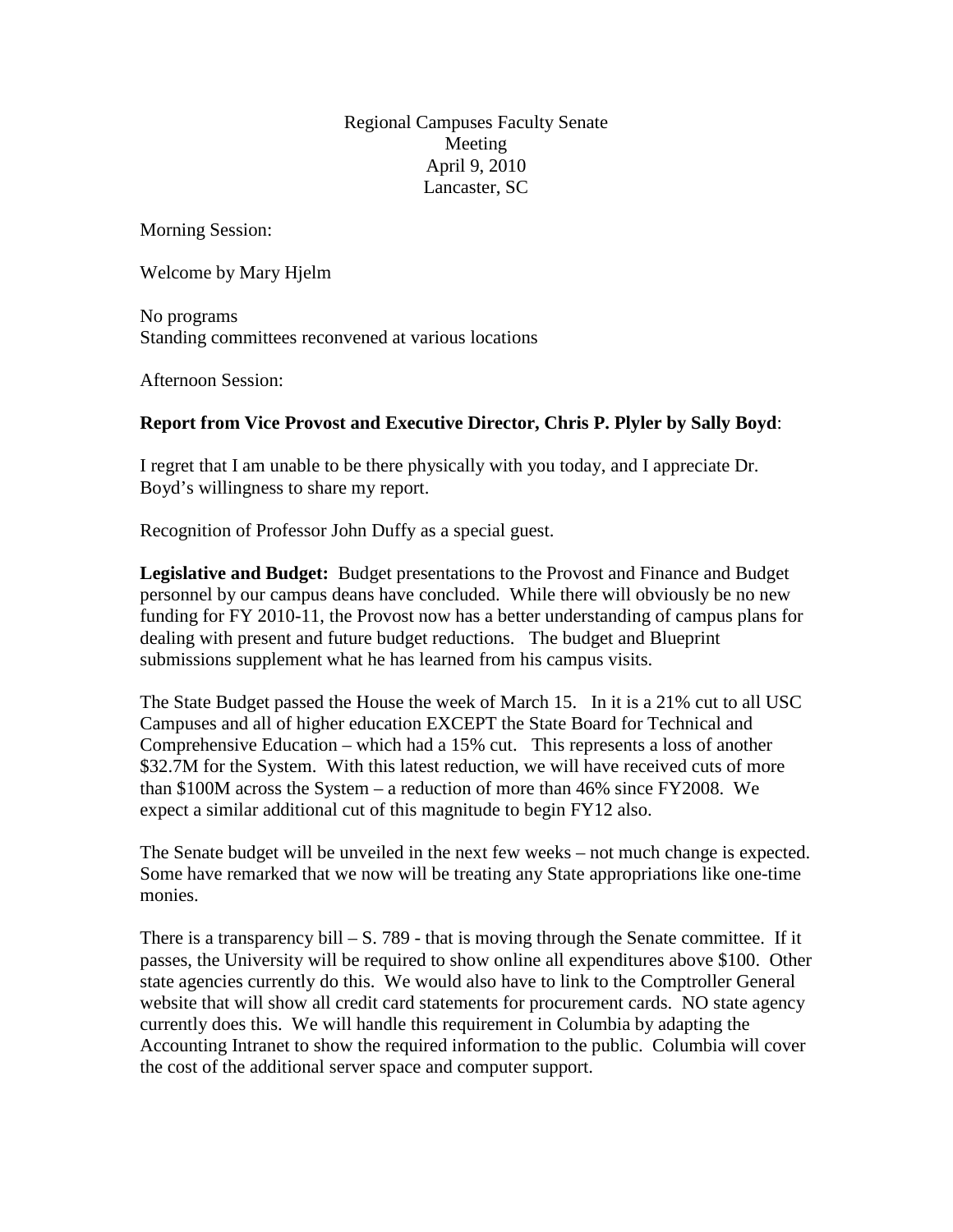**University:** All faculty Manual revisions have been submitted to the Provost and Legal offices. Approvals should be ratified by the Board of Trustees in June.

Promotion and Tenure files are being read by the Provost and President.

Special congratulations to Mary Ellen Bellanca, and Andy Kunka, Associate professors of English at USC Sumter on the selection of their proposals for the Arts and Humanities Grants program. 85 proposals were submitted to the program from across the University, including two each from the Sumter and Lancaster campuses. The selection committee was composed of endowed chairs, named professors, and senior faculty representing the disciplines of art, education, English, history, law, languages, comparative literature, classics, journalism and mass communications, music, philosophy, and theatre. The total amount awarded was \$301,298.

## **Special Presentation of the (first) John J. Duffy /Regional Campuses Excellence in Teaching Award:** (Dr. John Duffy and Dr. Van Bulck to the podium)

Dr. Van Bulck:

The winner of the first John J. Duffy Excellence in Teaching Award received her PhD from the University of Toledo. She wrote her dissertation on the Ohio River Boundary Contested Ohio County 1783-1795. She has an MA in History from Wright State University in Dayton Ohio and a BA in History from Miami University in Oxford Ohio. Her teaching experience includes The University of Toledo, Toledo, Ohio, Lourdes College in Sylvania, Ohio, and The University of South Carolina, Salkehatchie. She has published several articles in refereed several academic journals and encyclopedia articles and regularly attends academic conferences. She has received numerous awards for teaching and research, including several University of South Carolina, Salkehatchie, Professor of the Year Awards. She engages the students in learning both inside the classroom and extra-curricular activities. It is obvious that she loves History and it is obvious that she loves teaching History. She likes to make her lectures visual and encourages students to experience History, rather than just reading about it; for example, by visiting historic sites. Her students give her excellent evaluations and generally love her classes. It is my pleasure and honor, to recognize this year's John J. Duffy, Excellence in Teaching Award to be awarded to Professor Sarah Miller.

#### Dr. John J. Duffy (In presentation of the award):

I would like to say one thing; I have actually been following your career. I get the publications from Allendale and Walterboro I guess since I retired and your name began to appear and there were always great things said about you. When I got here I was about ready to come up to you and congratulate you on this award; fortunately, my better sense prevailed. I am a student of Lincoln and Lincoln said it is better to remain silent and thought a fool that to speak out and remove all doubt! This a great pleasure to present this to you.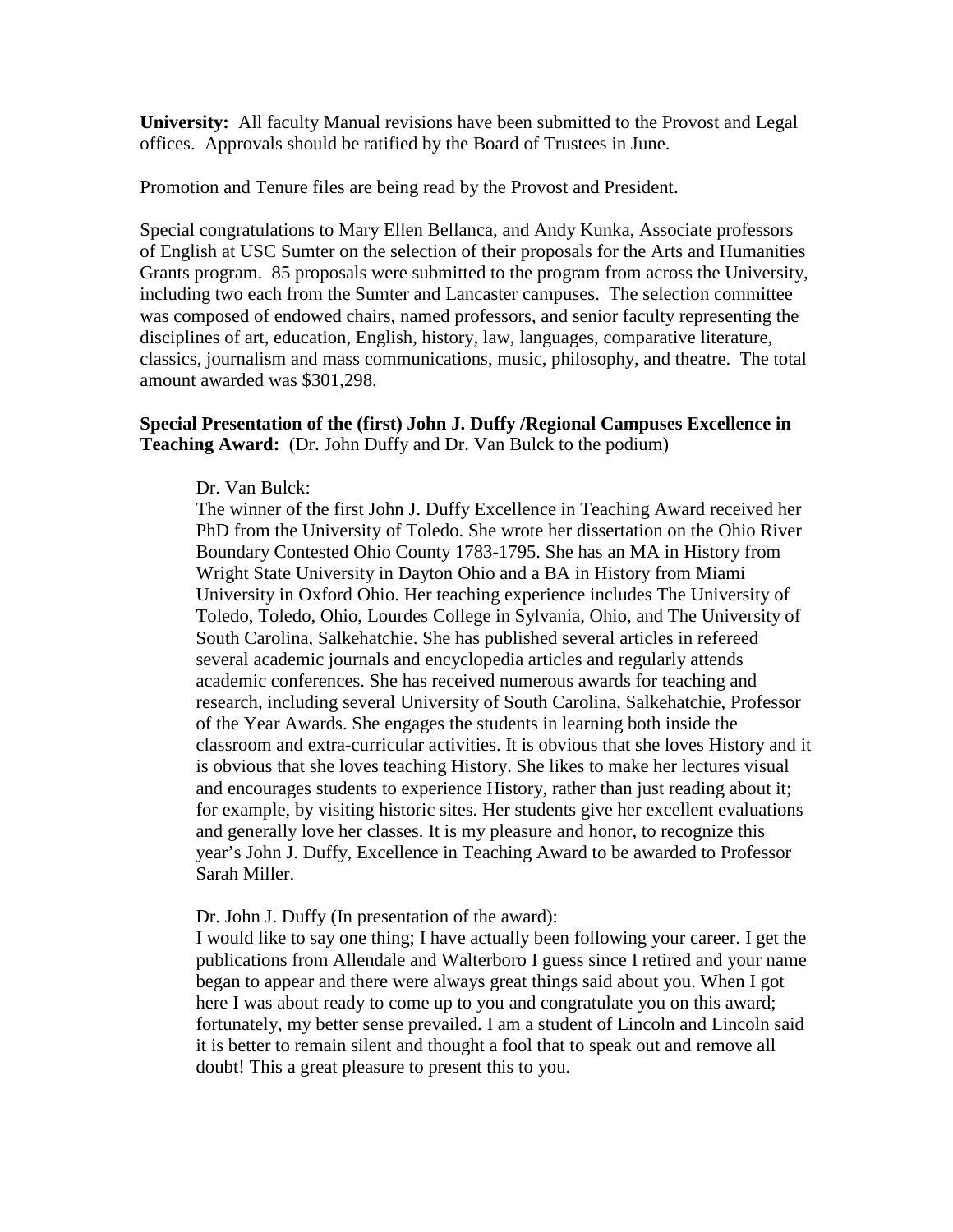Dr. Sarah Miller Thank You, Thank You.

Dr. Heljm Thank You and congratulations and Thank You to Dr. Duffy for being here to present this award.

## **Report from Campus Deans:**

## **University of South Carolina Lancaster – Dean John Catalano**

No Report

## **University of South Carolina Salkehatchie – Dean Ann Carmichael**

Official spring enrollment figures are in, with Salkehatchie having a 10.91% increase in headcount, and a 17.53% increase in FTE over last spring.

Dr. Carmela Gottesman, chair, and the student retention committee did an outstanding job of coordinating our second annual Career Exploration Week. Events held on both campus sites were well attended and featured guest speakers from a variety of careers.

Congratulations to Dr. Arthur Mitchell for receiving the first Aedanus Burke Distinguished Irish Carolinian Award presented by the South Carolina Irish Historical Society, the Hibernian Society of Charleston, and the James Hoban Society.

Dr. Eran Kilpatrick received notification that the Magellan grant which he had submitted with one of his students was awarded. The study is titled, "Assessment of Reptile and Amphibian Habitat Components at Red Bluff Lodge, Allendale County, South Carolina". Keith Browning, a Biology 102 student, will be conducting the research with Dr. Kilpatrick.

Salkehatchie Stew, an economic and community development project funded by a grant from USDA Rural Development, will begin its second season with performances in three of the five counties serviced by the USC Salkehatchie campus.

USC Salkehatchie was featured in the March edition of the *National Junior Collegiate Athletic Association Magazine* as the college of the month.

Two Salkehatchie softball players and two baseball players have been selected as Players to Watch 2010 by the NJCAA.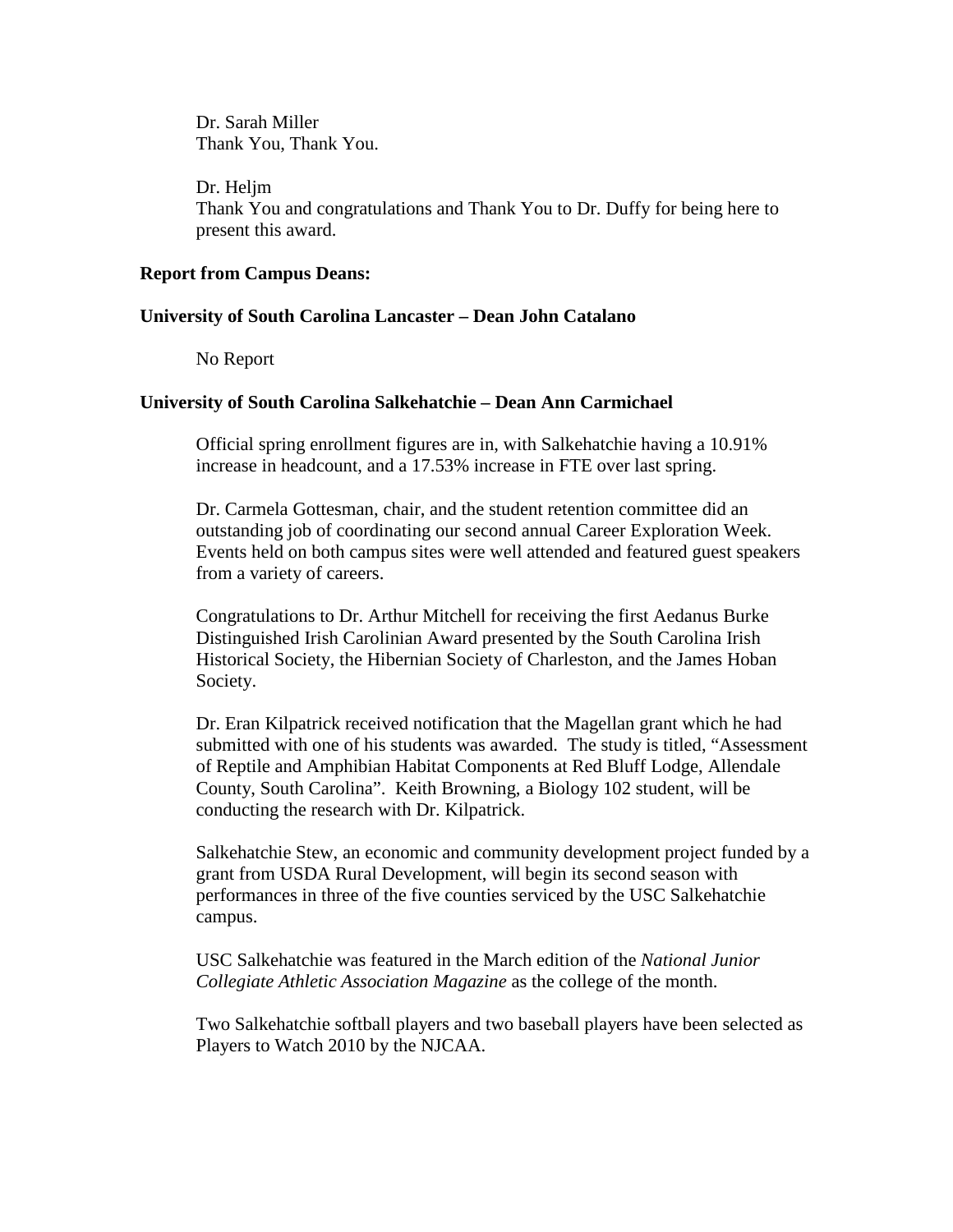Branden Riley, a basketball player from Eatonton, Georgia, was selected as an NJCAA All-American for Division I basketball.

We are pleased to announce that The Donnelley Foundation has funded the summer arts and sciences camp for middle school students for the twelfth year.

USC Salkehatchie has our first graduating class of Bachelor of Science in Nursing students this spring. Fourteen students will receive a USC Columbia BSN degree at commencement on May 3. Mr. Ed Sellers, President and CEO of BlueCross BlueShield of South Carolina, will be the keynote speaker.

Congratulations to Dr. Sarah Miller for receiving the first Regional Campuses Excellence in Teaching Award.

Thanks to Dean John Catalano and USC Lancaster for their gracious hospitality.

### **University of South Carolina Sumter – Dean Les Carpenter**

Since my last report to the Regional Campuses Faculty Senate on February 12, 2010, the economic news from the state of South Carolina has gotten even worse, and there have been a number of notable events and activities at USC Sumter.

**Budget**: USC Sumter, and all public institutions of higher education in South Carolina, are preparing to manage a 21% cut to our state appropriation for FY 11. The 21% cut at USC Sumter translates into \$642,876 in cuts that must be managed in our FY 11 budget. On April 2, 2010, USC Sumter's Chief Financial Officer and I presented a draft of our FY 11 budget and "Blueprint for Academic Excellence" to the University's Provost, Vice President for Finance, and others. On May 10, 2010, we are scheduled to present USC Sumter's FY 11 budget to President Pastides, seeking his approval of that budget. USC Sumter's Faculty Organization has been briefed on the FY 11 budget, with specific emphasis on programmatic cuts and other changes to campus activities. All indications are that cuts to state appropriations for FY 12 will be even worse, so USC Sumter already has begun the process of determining how we would accommodate additional cuts in FY 12 and beyond.

**Human Resources**: As you already know, the General Assembly did not provide a pay raise for faculty or staff for the current FY. In light of the extremely bad budget news for FY 11 mentioned above, as well as the House version of the FY 11 State budget, it is assumed that there will be no pay raises for faculty or staff for a second consecutive year. As previously announced, two tenure-track faculty positions will be vacated at the end of the 2010 Spring Semester. Professor of English Ellen Arl has announced her retirement, and Assistant Professor of Biology Jeff Steinmetz has announced his resignation. Both positions will be filled as one-year term Instructor positions due to budgetary cuts. Since the inception of the TERI program, 31 USC Sumter employees have opted into the program. Of those 31, 26 have already retired, two are scheduled to retire in FY 12, and three in FY 14.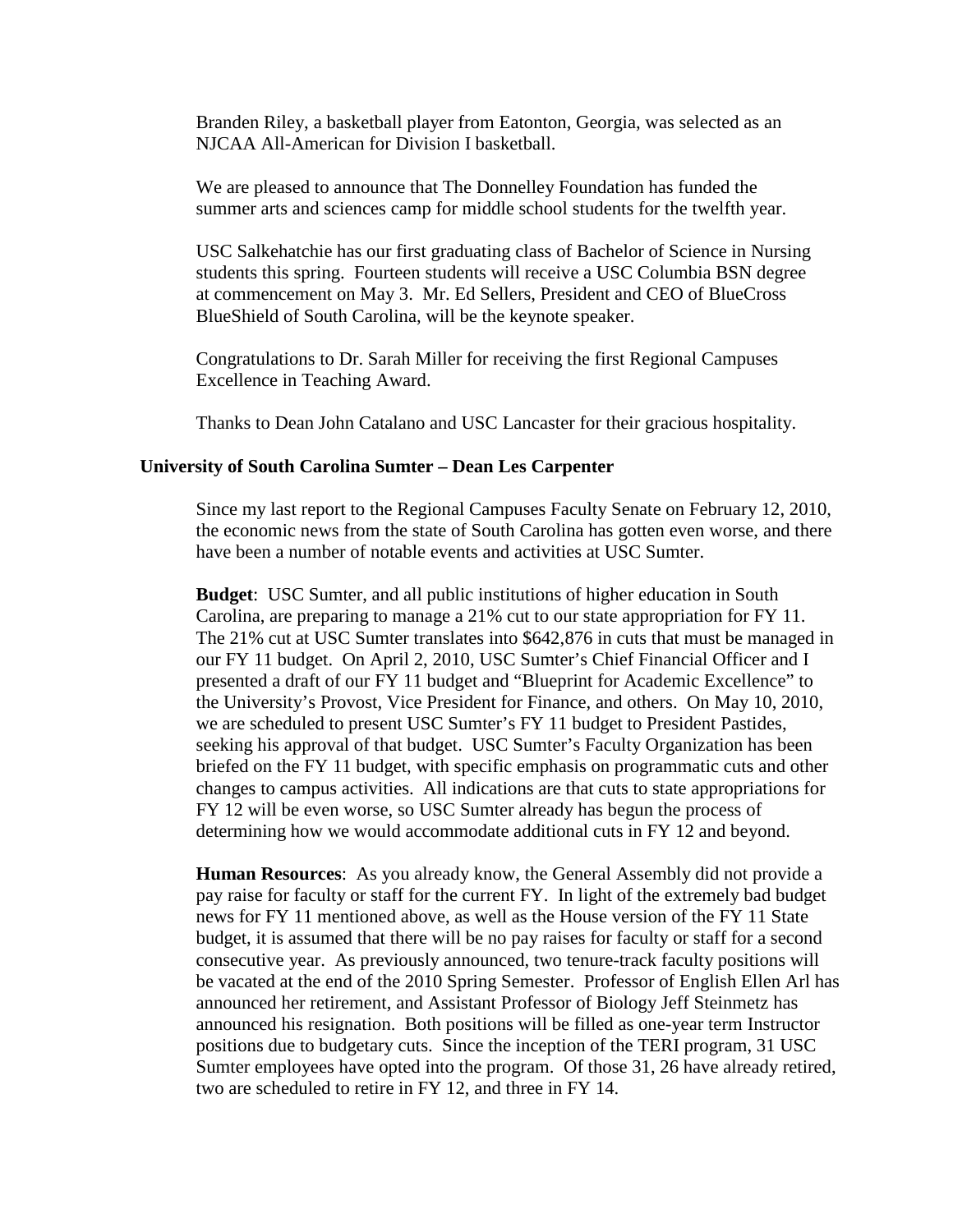**Federal Stimulus Funds**: As previously reported, USC Sumter has received \$575,463 in Federal Stimulus Funds for FY 10, and anticipates receiving the same amount for FY 11. The plan for USC Sumter that was approved by President Pastides was to use some of these funds to fill the 31 vacant non-instructional staff positions at USC Sumter with temporary employees. If sufficient permanent state appropriations have not been restored by the end of FY 11, these 31 positions well be vacated, again, as necessary. The remainder of the stimulus funds will be used to enhance campuswide safety, security, handicap accessibility, and capital improvement efforts that are part of a campus projects priority list.

**Student Enrollments**: Final official enrollment figures for the 2010 Spring Semester indicate a 7.33% headcount enrollment decrease compared to last year, and a 2.41% FTE enrollment increase compared to last year. This modest FTE enrollment increase supports USC Sumter's efforts to continue to grow our enrollment over the next several years, but the headcount enrollment decrease does not support this effort.

**Student Activities**: Fire Ants teams in men's Baseball and women's Softball are well along in their spring seasons, and both teams continue to eagerly anticipate the friendly but spirited rivalries with teams from other USC Regional Campuses. The planned addition of a third intercollegiate sport for men and women in FY 11 is progressing and an announcement regarding which sport will be made soon.

**Faculty Workload Adjustments**: Following the adoption of a Faculty Workload Adjustment Plan for USC Sumter, the 2008 Fall Semester marked the implementation of the first phase of this Plan for all junior tenure-track faculty, as well as selected senior tenured faculty identified as "productive scholars." The second phase of adjusted teaching loads for these two groups of faculty was originally scheduled to be implemented during the current 2009-10 academic year, but instead has been delayed for at least two years due to budget cuts. In light of the anticipated extremely bad budget news for FY 12 mentioned above, it is possible that the first phase of this Plan could be abandoned as part of the FY 12 budget cuts.

**Professional Travel**: At USC Sumter, during the current FY, another strategic decision was to protect professional travel funds as "mission critical" for faculty who are either presenting papers, serving on panels, or whose presence is expected as an elected officer in the professional association. All other professional faculty travel must be approved on a case-by-case basis against the "mission critical" standard. Professional travel also is being protected in the FY 11 budget, but in light of the anticipated extremely bad budget news for FY 12 mentioned above, all professional travel could be eliminated as part of the FY 12 budget cuts.

**Capital Improvements:** A new Instructional Laboratories Building continues to be the top priority for new buildings for USC Sumter, and currently is ranked #14 on the state-wide list of capital projects for higher education. 2010 is the tenth year since the General Assembly passed the last capital construction bond bill – the longest span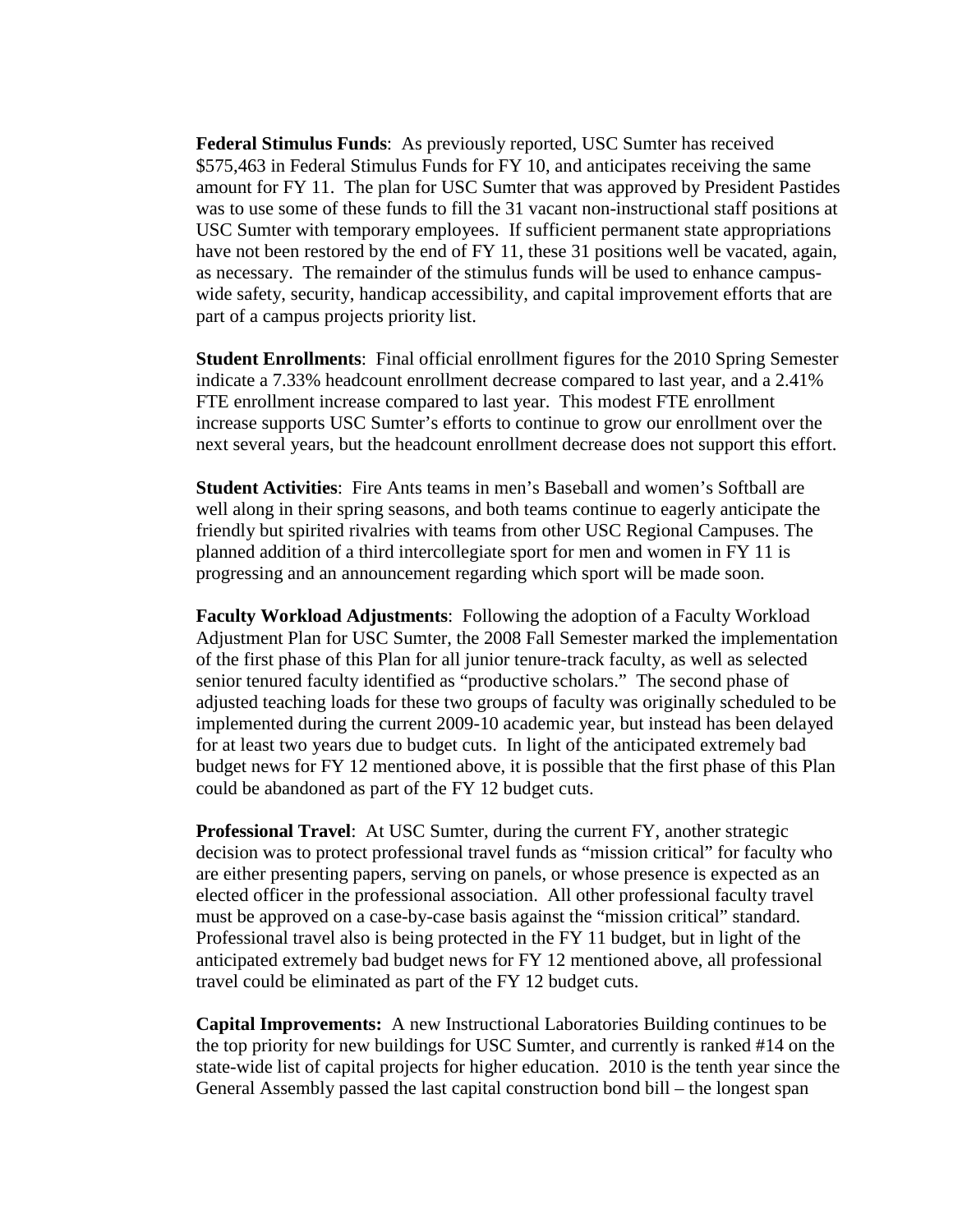without a capital bond bill in anyone's memory. In light of the extremely bad budget news for FY 11 mentioned above, it is proving to be very unlikely that a capital construction bond bill will be passed during the 2010 Session of the General Assembly.

## **University of South Carolina Union – Dean Hugh Rowland**

**Achieving Milestones –** Amidst the massive state budget cuts and leadership upheavals in Union, over the past year, we have achieved some milestones on which we have been working for the past few years.

- 1. **Enrollment –** We broke the all-time enrollment records for both fall and spring semesters. Our fall 2009 enrollment topped 500 for the first time in the 44 year history of USC Union.
- 2. **Master Planning –** We initiated the development of the campus' first comprehensive master plan. We have contracted with the Boudreaux Group architectural firm, the same firm that developed the master plans of USC Lancaster and USC Salkehatchie, as well as a variety of projects at USC Columbia. Our kickoff event of community focus groups was well attended and well supported by the University stakeholder groups and community people.
- 3. **Opening Advanced Technology Center –** This spring, we celebrated the grand opening of the Union County Advanced Technology Center. USC Union and Spartanburg Community College – the two colleges that will co-manage the facility – served as master of ceremonies for the event. The project, which came about as a unique economic development partnership with the County of County, the City of Union, and the Union County Economic Development Board, is an experiment of sorts to see if a university and a technical college can work together to create "win-win" situations.
- 4. **Purchase of New Campus Building –** Working with the Union/Laurens Commission for Higher Education, we purchased a building on Main Street adjacent to our campus. The building – almost 10,000 square feet – will add significantly to our space capacity.

**State Budget and Strategic Plan –** Responding to additional state budget cuts, very significant additional cuts are being planned for the foreseeable future. We are committed to growth and to rebuilding the full-time faculty and core academic capacities. We will need to shift more and more towards expecting less from the state, or at least in a recurring appropriation fashion, and more towards a selfreliance approach. In a sense, using language like "self-reliance" simply underscores that we have had to pursue a "bootstrapping" approach in the last few years, an approach where you have to grow and budget frugally to be able to pay for future growth and improvements.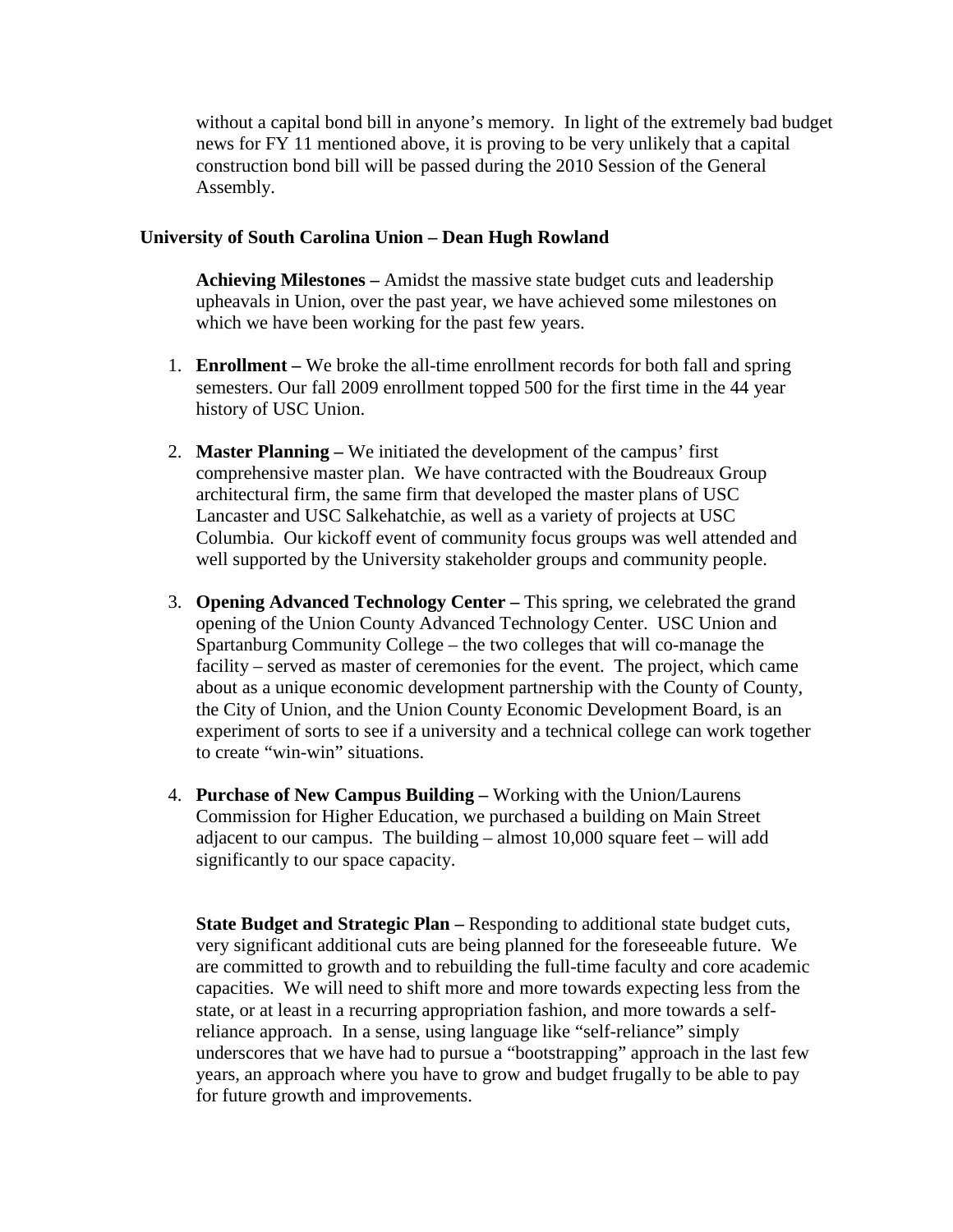In the last few years, we have worked diligently to improve the visibility and image of USC Union in our community; considering the long term budget projections, we will need to focus value – the get our students and community to truly "value" the university.

- 1. **Three New Full-Time Faculty Positions –** Positions in Psychology, English/Women's Studies, and Natural Sciences/Lab Manager.
- 2. **Conversion of Classrooms to Smart Classrooms –** Three rooms over the summer and two more next year.
- 3. **Implementations of Master Plan –** Likely to begin renovation of new building.

## **Report of the Vice Provost for Extended Universities – Sally Boyd**

Palmetto Programs continues to grow, with over 200 students currently enrolled and a large stack of applications awaiting summer/fall admission.

Congratulations to Dr. Janet Hudson, whose book *Entangled in White Supremacy* is the recipient of the SC Historical Society's award for best book of the year on South Carolina.

### **Report of Standing Committees:**

Rights and Responsibilities: Professor Chris Boricki

The new Chair-person for next year will be Lisa Hammond.

We continue to research whether our Librarians are Faculty or Staff. Section 1.06 from the Policy Manual for USC says "a Librarian is a regular full-time appointment of person who normally holds a terminal degree in his or her field and a Masters Degree in Library Science and has a strong potential for effective professional service".

It is reported that through discussions with all of the current Librarians, those who are Faculty say they love being Faculty and those who are Staff say they love being Staff.

We continue to research a Clinical Tenure track specifically for Nursing and Psychology.

## **Welfare Committee: Professor Hennie Von Bulck**

The Tenure and Promotion Workshop will be held on May  $10<sup>th</sup>$  in Columbia. Invitations and programs will be sent out the first to the middle of the coming week.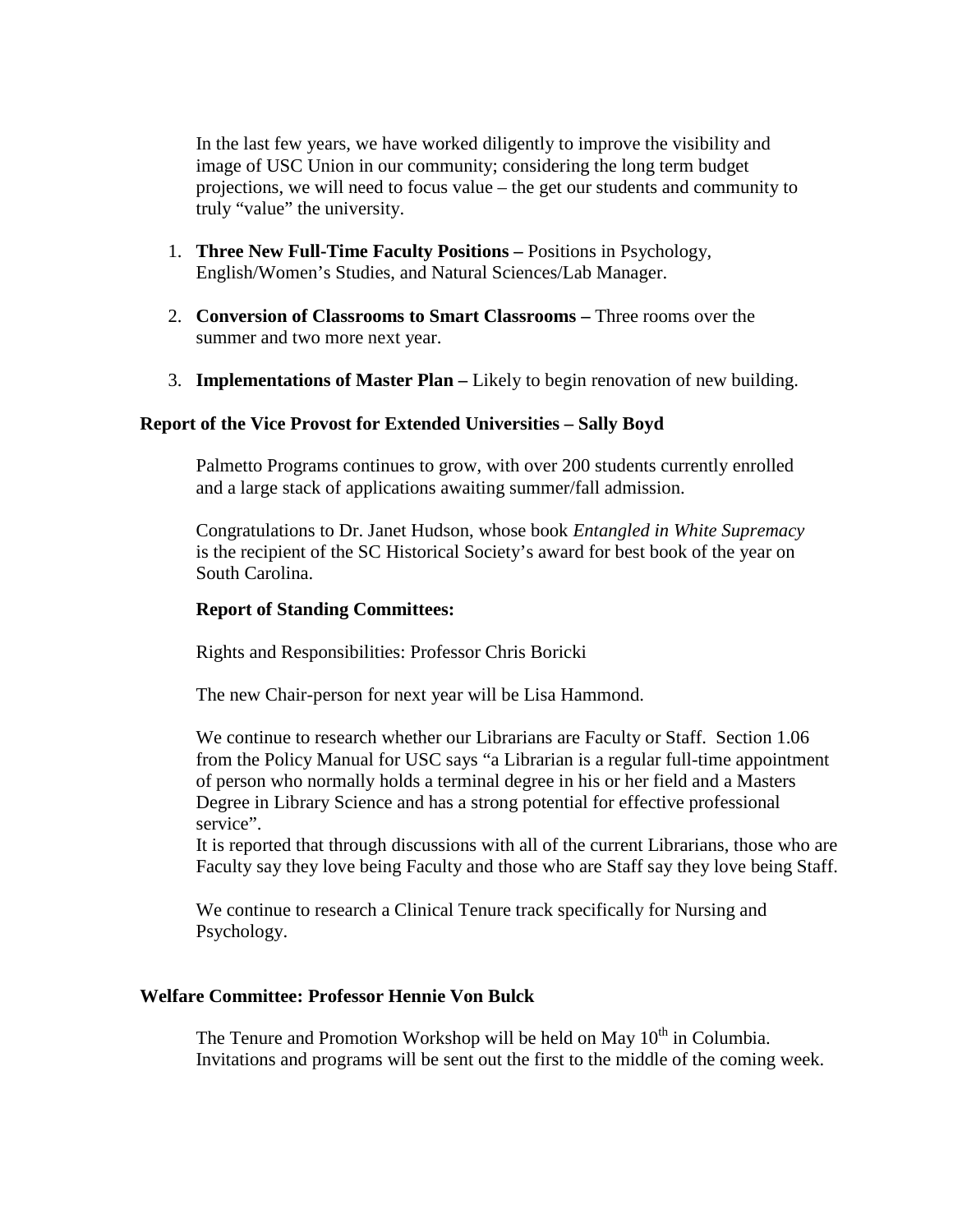We will be working on stream-lining the process for the Excellence in Teaching awards. Since this was our first time in doing this award, we did not have standards in place; however we have received a number of questions and comments that will help us improve on the selection process for next year.

We have elected a new chair for the Welfare Committee, it is Stephen Criswell from Lancaster and Pearl Fernandez from Sumter will Co-Chair.

#### **Report from System Affairs: Professor Mary Ellen Bellanca**

The new Chair for next year will be Professor Aaron Kilpatrick from Salkehatchie.

We do have an item of new business; we are ready to recommend to the Senate the document on the summary of Teaching Evaluations for the T&P files we have been working on all year. Copies have been distributed and we have extras here is needed. This is essentially the draft that has been distributed to all Senators dated March 29<sup>th</sup>. There are still some issues to be settled, but this is the document that we have voted to indorse today. It is substantive and will come up for a vote in September.

#### **Report of the Executive Committee: Professor Sarah Miller**

The meeting dates for next year's meetings are as listed below. They are subject to change pending the approval of the Deans and approval of the Vice-Provost and everyone else who needs to approve of the dates.

September  $24<sup>th</sup>$ , 2010 in Columbia November  $19<sup>th</sup>$ , 2010 in Union February  $18<sup>th</sup>$ , 2011 in Columbia April 22<sup>th</sup>, 2011 in Salkehatchie

#### **\*\* PLEASE NOTE: THIS SCHEDULE HAS BEEN CHANGED, SEE WEBSITE \*\***

#### **Reports of Special Committees:**

#### **Committee on Libraries – Professor Bruce Nims** No report

#### **Committee on Curricula and Courses – Professor Robert Castleberry**

The Committee met February 12 and March 26 and will be meeting again May 4, 2010 . Please recall that the agenda for each meeting is forwarded to the administration of each of our campuses. They let me know if they have a concern about anything. The Committee vote is just a recommendation to the Faculty Senate; it is the Senate's action that really matters. I remind you that the best way to keep up with the final changes to courses and curricula is to check the web page for the Columbia Faculty Senate.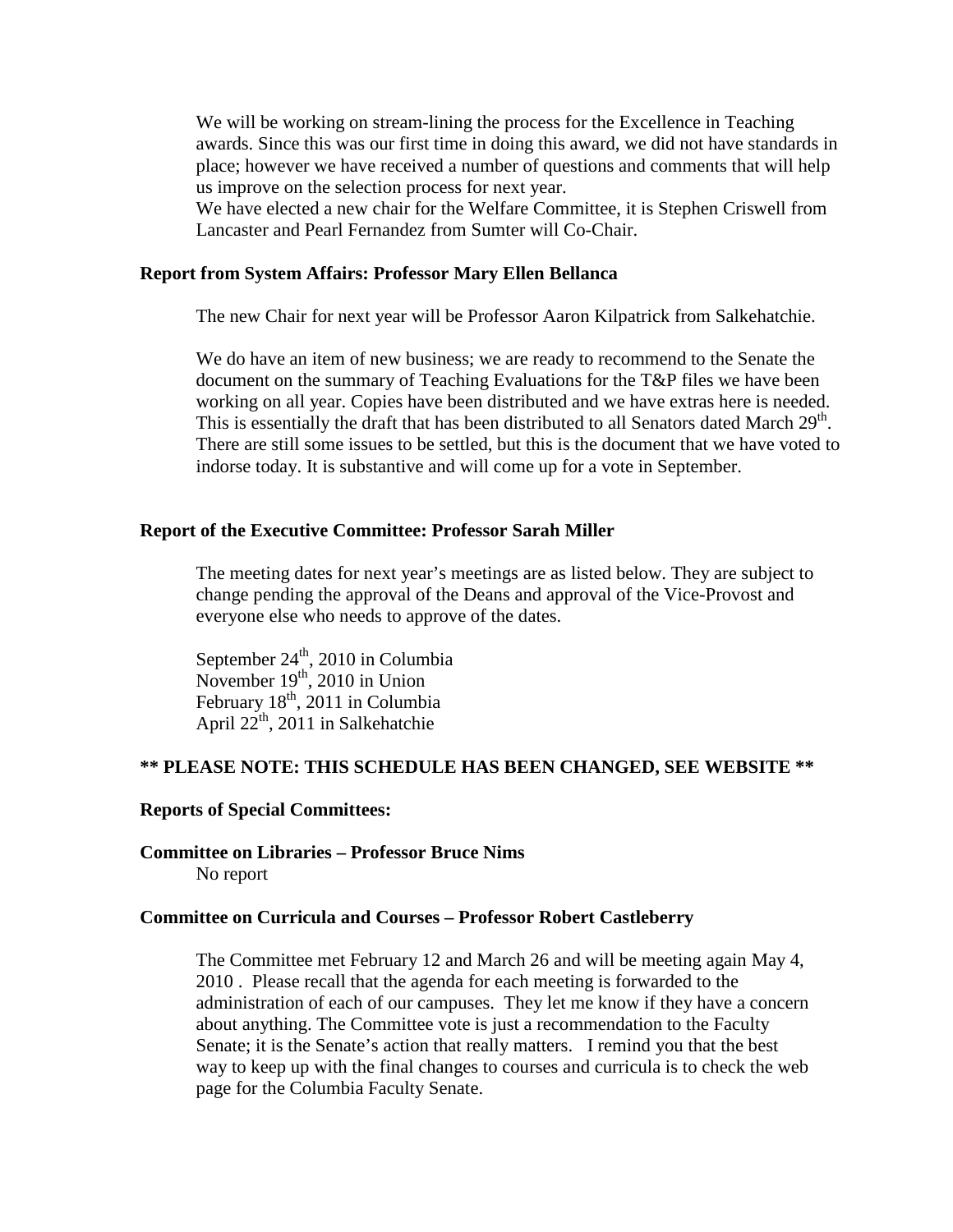In the February meeting:

- 1. ECON's request to change the gpr necessary for admission/transfer into their program from 2.25 to 2.5 was approved (and applies to our students when they do a change of campus form).
- 2. WGST 113 had a name (but not content) change which was approved.
- 3. FINA 101 was approved. This course is essentially a 1 hour course on personal finance.

The March meeting was a brutally long one; we took action on over 50 separate items. There may be several items of interest to you, but I again refer you to the Columbia Faculty Senate Webpage to find out what we recommended and how the Senate dealt with those recommendations. However, I do want to mention a few actions:

- 1. MART 210's change in prerequisite and description were approved (MART 110 was dropped as a prerequisite).
- 2. A number of courses were approved for distance education including HIST 407, HPEB 321, MGMT 401, POLI 370 and 374, PSYC 350, and RUSS 201 and 202.
- 3. A USC Columbia faculty member in RELG has retired and he has been replaced. The new faculty member wants to do things a little differently, so there are going to be some changes to certain RELG courses, and some new courses will be created. So far, RELG 302 has had its description change approved and a string of new courses have been proposed at the 300-level.
- 4. WGST proposed a new course (298 -- Issues in Women's & Gender Studies) which was approved.
- 5. The change to the prerequisite to PALM 494 was approved (completion of PALM 493 with a grade of C or better was added).
- 6. MGSC 290 was approved for internet delivery.
- 7. It is my understanding that HRTM 110 was approved for distance delivery.
- 8. Finally, I would like to note that all of these requests for action come to the committee on standardized forms available to all of us on the web (through a link on the Provost's webpage). A committee created by the Provost and headed by Dr. Kris Finnigan designed those forms and help clarify the Provost's policies dealing with a variety of academic issues. I mention this because many of those forms have a special section titled "IMPACT ON OTHER ACADEMIC UNITS & CAMPUSES". This section asks a question with a "Yes" /"No" option – "Does the proposed course affect the curriculum, students or academic interest of any other unit at USC Columbia or on a USC Regional Campus?" If the answer is "Yes" for the Regional Campuses then a letter of concurrence from the Office of System Affairs is required. Of course, if you answer "No" (it doesn't affect the Regional Campuses), then the letter is not required.

This specific question was added at our request to help insure that Columbia contact us on important changes (e.g., the changes to ENGL 101 and 102 last year). Naturally, many units just check "No", and go on with their agenda, and we don't know about the proposals before the fact. When I know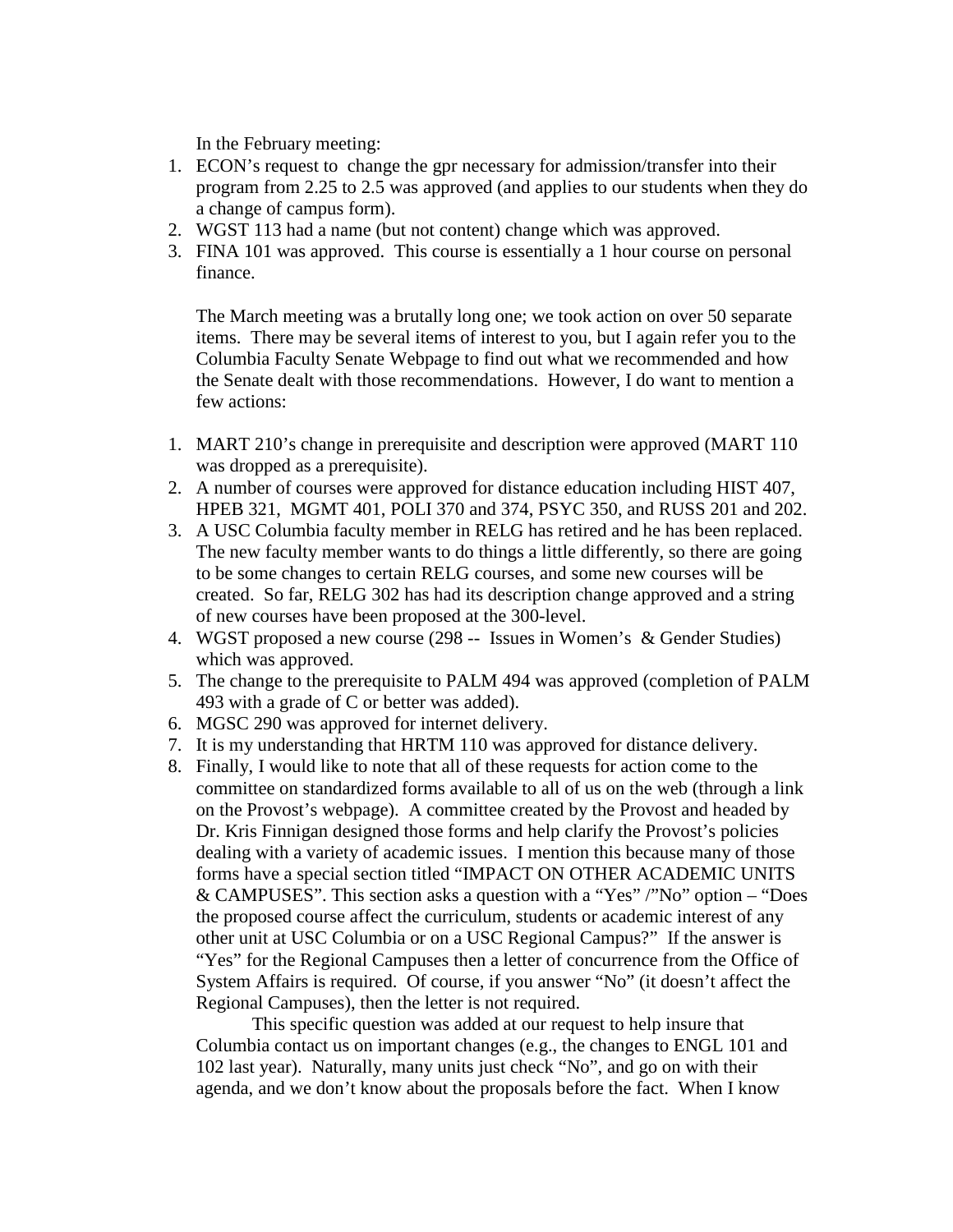that we offer a course (there are several examples from the March agenda), I bring that to the unit's attention. In the last meeting I got responses ranging from surprise to befuddled disinterest. Kris Finnigan was at the meeting and took note of all of this. Just thought you should know.

### **Committee on Faculty Welfare – Professor Darris Hassell**

**The Following topics have been the recent focus in the committee meetings in Columbia concerning faculty:**

*1) A study of faculty salary is being coordinated with the Provost's Office . This has come about due to the findings of the final report of the Quality of Life subcommittee of Focus Carolina. It cited that compensation was the #1 concern regarding quality of life.* 

*The first phase of this study would be a sampling of departments on the Columbia Campus. This would include a comparison of salaries within departments, across departments, and with peer institutions as well. Eventually, this study would be broadened to include the regional campuses.*

*2) There is an effort to promote sustainability on campus among faculty through the curriculum.*

*3) Campus safety has also been a focus point in recent meetings.*

## **Report of Faculty-Board of Trustees Liaison Committee – Mary Hjelm** No Report

## **Report of Regional Campuses Research and Productive Scholarship Committee – Patrick Saucier**

No Report

- **Report of Regional Campuses Academic Advisory Council – Mary Hjelm** No Report
- **Report of Special Committee – Conflict of Interest – Noni Bohonak** No Report

## **Old Business**

Rights and Responsibilities Committee: Presented by Lisa Hammond

> We have two substantive motions from Rights and Responsibilities, both regarding the manual. The first is what was previously appendix six but will now be in the manual proper because of the re-organization of the manual: Guidelines for documentation of Standards for Tenure and Promotion. This was presented in November and ruled substantive and the vote was postponed until today. Through feed-back we have received, we are proposing a change to the motion. This is on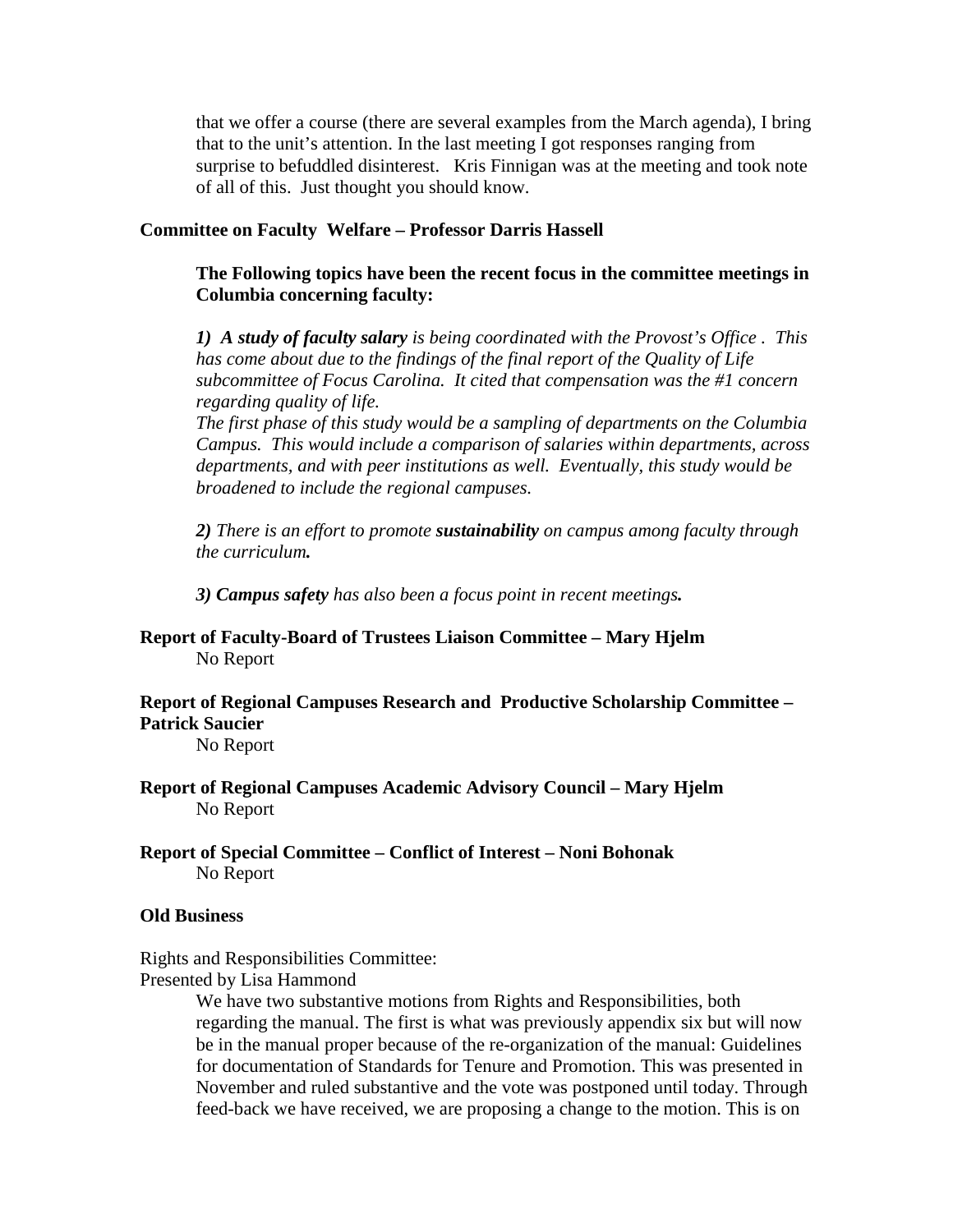page F-15, under the section titled, "Dissemination of Knowledge", starting at the very bottom of F-14 and going toF-15, the last sentence reads: "The level of achievement varies depending upon the scope of the dissemination, the reputation, the outlook for dissemination and the amount of funding". We are suggesting adding to the end, "relative to discipline specific expectations". So the sentence should now read, "The level of achievement varies depending upon the scope of the dissemination, the reputation, the outlook for dissemination and the amount of funding relative to discipline specific expectations". There are no other changes to the document.

This change comes from Committee and requires no second. The vote was unanimous to pass.

The second motion concerns all the changes to the Guidelines for Standards for Tenure and Promotions have been moved and seconded. Is there any discussion?

No discussion

Motion was passed by unanimous vote.

We have a second motion to larger changes to the Faculty Manual. This was presented at the February meeting. The origin of this motion was the Regional Campus Faculty annual Ad Hoc Revision Committee. The changes were accepted by the Rights and Responsibilities Committee and presented for your approval. We are passing out copies in case you do not have it because this is a substantive change. We are also passing out a change which was made in committee today. The Rights and Responsibilities Committee submits today, as an amendment to our motion, this single page 31 which revises the timeline and procedure for external review. Discussion of the motion amendment?

Professor Castleberry questioned the location and usage, should the situation arise where 4 (or more) letters of external review would be included in the file.

He was told that it depends upon the date in-which the letter of external review was received. If it is before the campus review, then it would be in section 8B. If after that point, then it would be included in the appendix of the file.

Janet Hudson: The concern here is that the time frame which is being put in place is an inopportune time for external review.

The response is that those who would give the external review are aware of the time frame in advance of giving their response of being willing to do the review. It is felt by committee overall that this will not affect the external review process.

[inaudible] from Sumter: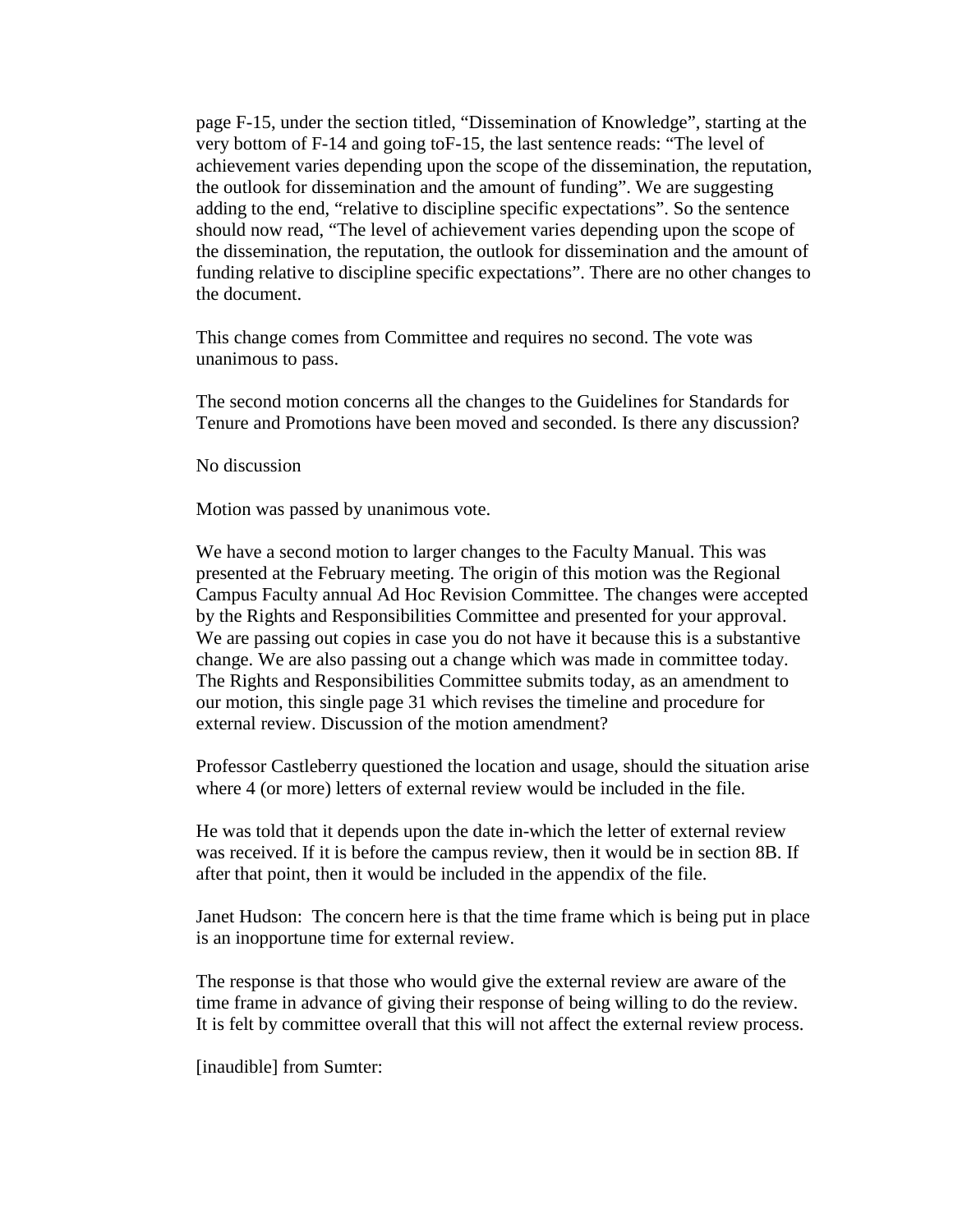There are some concerns about the time frame of initial contact being at the beginning of summer. Can the initial contact be made earlier?

The response is, the initial contact is by June first. This is on page 30 of the larger document.

The next question [inaudible speaker] concerning the time-line listed on page number 6.

The response: This is a typographical error, it should list Oct.  $15<sup>th</sup>$  as the contact date, not Sept.  $15<sup>th</sup>$ .

There are no further questions and this motion comes from committee so it needs no second.

The amendment to the motion was approved by vote, with one nay. The motion passes.

The other small correction being offered today is that the committee is offering today is on page 46 of the whole document under the section, Service. The revised sentence should read: "It is the responsibility of the individual to demonstrate how the activity listed relates to the candidate's and/or enhances the relationship between the University and the community".

There was no discussion and it comes from committee so there is no second required.

The motion for the amendment carries with a unanimous vote.

Present to discuss the full motion of changes to the Faculty Manual. There were no questions and the motion requires no second.

The motion to make the changes was passed by a unanimous vote.

#### **New Business:**

Systems Affair Committee: Mary Ellen Bellanca

The System Affairs Committee moves that the Senate adopt the document on the Summary of Teaching Evaluations for Tenure and Promotion files, RCTP 7B.

This is coming out of committee today and is a substantive change to the manual. This will be posted on the web-site for discussion and will be taken up at the next meeting.

By Robert's Rules of Order, because there is a motion on the floor, discussion should be allowed.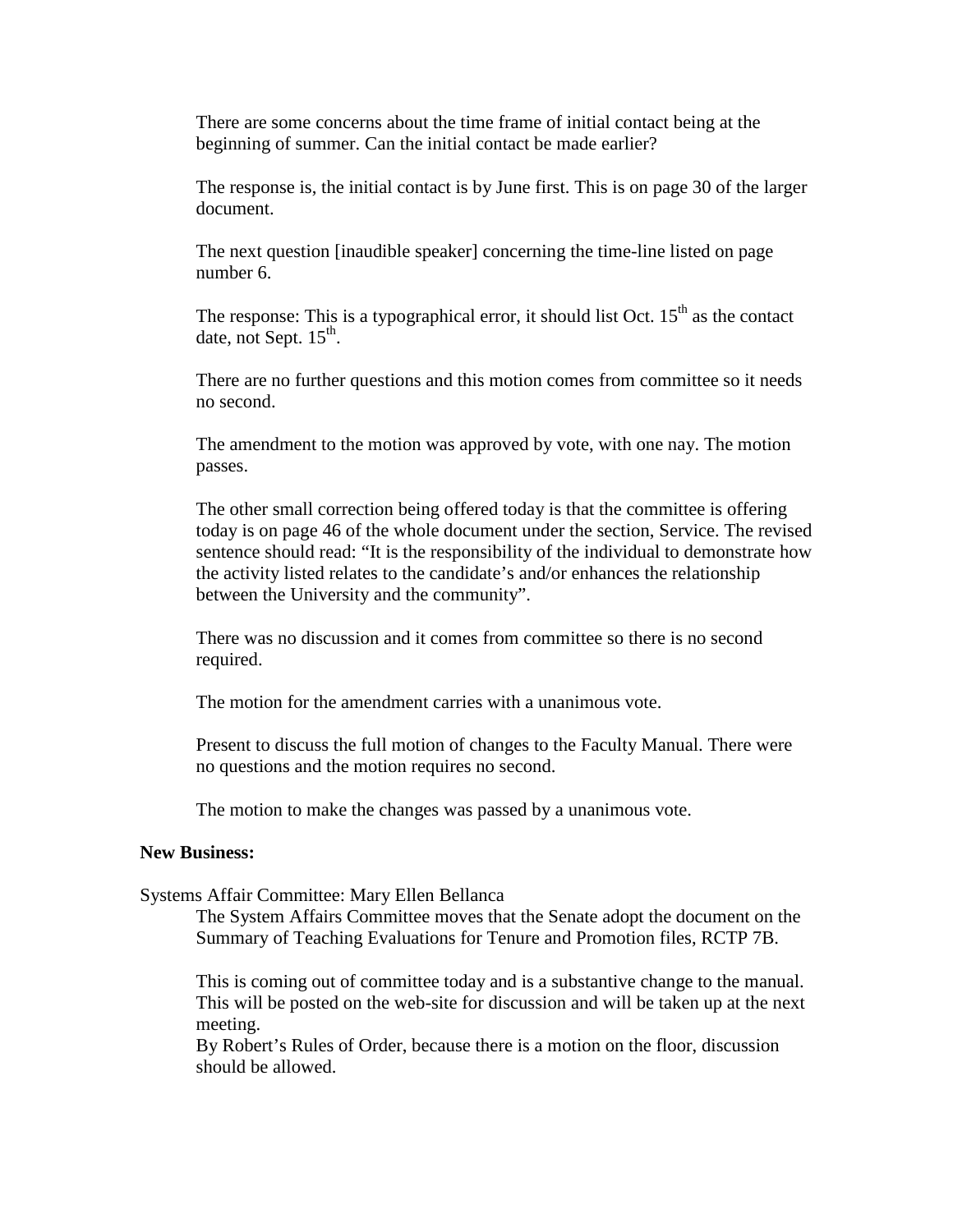Lisa Hammond: I think it looks good and is a positive change; however, I have a concern about number two. Each campus will designate an individual to be responsible for compiling cumulative teaching evaluation data for Tenure and Promotion Candidates. Looking at the template provided, the kind of data is often not available to the faculty of the various campuses. I am not sure that logistically we are able to designate someone from our campus to collect this type data, at this point.

Professor Bellanca reponded that we expect discussion on this matter and recognize it as being an issue right now. We welcome the opportunity for more discussion hoping to find a good response to the issue.

Fran Gardner: Will the committee be inviting various Administrators in to discuss that very issue?

Response: we have considered that and because of the in-depth involvement, some feel that we should leave item two as it is.

Robert Castleberry: This information is being gathered routinely, towards SACS Accreditation if nothing else. This data does actually exist on each campus and as I interpret this change, it is asking that each campus come up with a mechanism whereby this can then be provided as a part of the P and T file for all campuses.

The next order of business is to vote on our slate of candidates.

The slate was voted in per unanimous vote.

#### **New Business:**

Motion from the Faculty Welfare committee:

Regarding the John J. Duffy Teaching in Excellence Award policy, which originally prevented the committee from announcing the other nominees of the award, was to add, under the "Code of Conduct" a  $5<sup>th</sup>$  code of conduct policy stating "5. When the winner of the John J. Duffy Award is announced, the committee will announce the other nominees of the award." This was passed by acclimation

The nominees of the award were: Mary Hjelm – Extended University Stephen Criswell – Lancaster Fran Gardner – Lancaster Kate Holland – Lancaster Sarah Miller (winner) – Salkehatchie Eran Kirkpatrick – Salkehatchie Blane DaSilva – Sumter Terrie Smith – Sumter